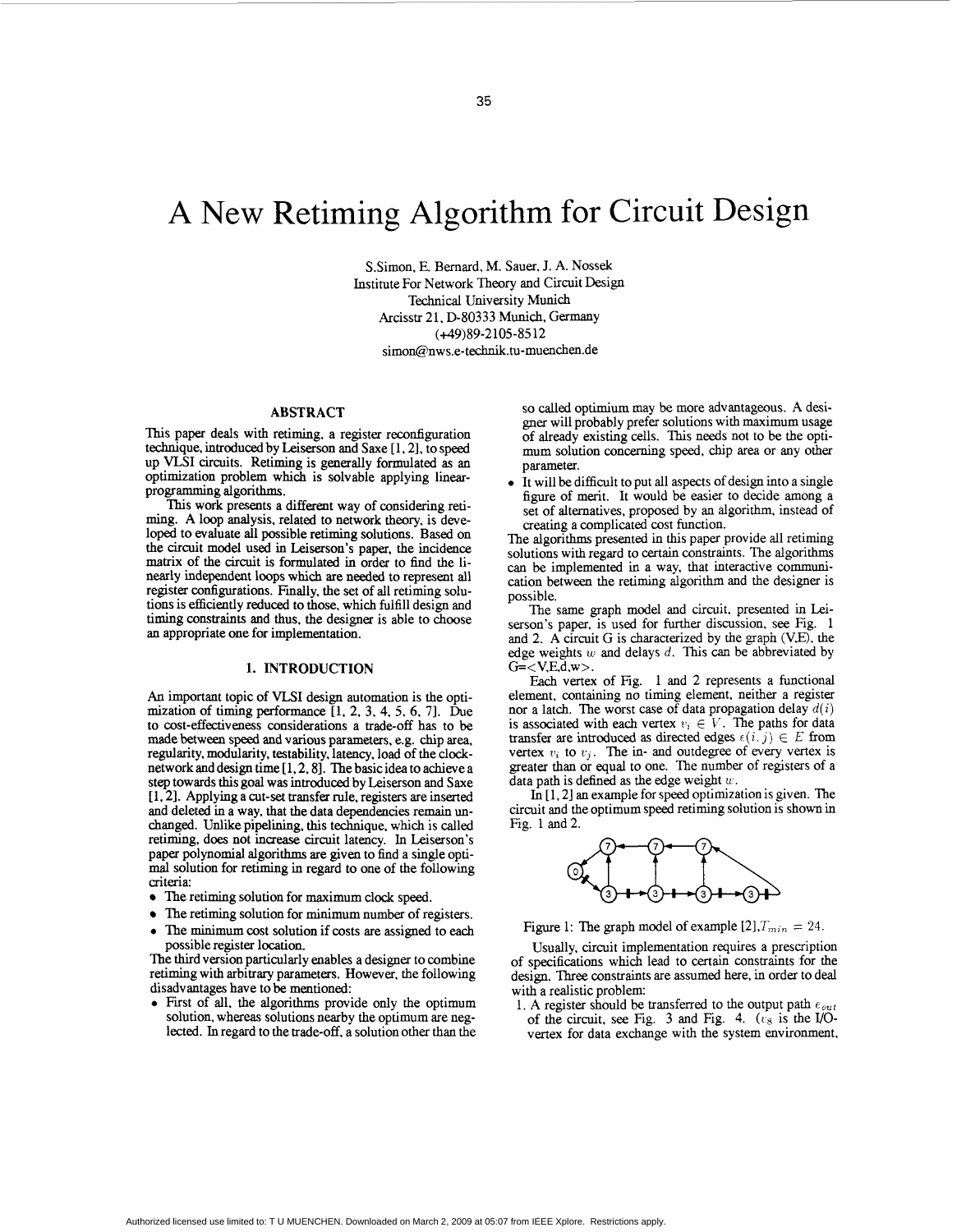

<span id="page-1-0"></span>

Figure 2: The optimum *speed* retiming solution of Fig. 1,  $T_{min} = 13$ .

- thus  $d(8) = 0$ . The vertex numbering is shown in Fig. 5 or **[1,21.)**
- 2. The circuit should operate at clock frequencies higher than 70 MHz  $(T<sub>o</sub> = 14.3$ , assuming that all vertex delays are given in ns.).
- 3. Cells containing the functional elements of two vertices with the delay 3 and only one register at the horizontal output path *(see* Fig. 4) already exist **as** a layout. The **use**  of these **cells** will reduce design time.

Two retiming solutions fulfilling constraints (1) and (2) are only one time unit slower than the optimum in Fig. 2 with  $T_{min}$  = 13. Faced with these two proposals, a designer shown in Fig. 3 and 4. Both circuits with  $T_{min} = 14$  are



Figure 3: Retiming solution with  $T_{min}=14$ 



Figure 4: Retiming solution with  $T_{min}=14$ 

would choose the solution of Fig. 4 **because** already existing cells are applicable (condition  $\tilde{3}$ ).

In general, this paper contributes to retiming algorithms for VLSI design. Interactive algorithms are presented to maximize designers comfort and to reduce design time. Additionally, fundamental analogies to network theory are explored, which are not only useful from a conceptual point of view, but also provide a deeper understanding of retiming.

# **2. FINDING ALL RETIMING SOLUTIONS**

This section presents a circuit loop andysis to evaluate dl retiming solutions.

Retiming changes the number of registers in *each* edge moving registers over **nodes.** Ihe number of registers aftex retiming  $w_r(i, j)$  for an edge  $e(i, j)$  from vertex  $v_i$  to  $v_j$  is the difference between the **number** of **inserted** and deleted registers plus the number before retiming  $w(i, j)$ . The variable  $r(i)$  denotes the number of registers moved over each vertex  $v_i$ . Thus:

$$
\forall e(i,j) \in E: \quad w_r(i,j) = w(i,j) + [r(i) - r(j)]. \tag{1}
$$

**'Ihis** equation is identical with (2) in [l, 21. The system of

linear equations (1) can be written in matrix form  $\mathbf{w} = \mathbf{A}^T \mathbf{r}$ . Matrix **A** is identical with the incidence matrix well **known**  from circuit theory and *T can* **be** identified with the electric potential. Usually, in circuit analysis one reference node is chosen to achieve a unique potential. **This** does not reduce the generality of the solution as far as measurable quantities are concerned. Due to circuit theory Rank (A) is only  $|V| - 1$ ; thus, only  $|V| - 1$  variables *r* have to be determined. A general proof and a more detailed examination of **this**  relationship is given in [9]. By summing up all Equations (1) belonging to a **directed** cycle, we obtain:

$$
\sum_{\text{cycle}} w_r(i,j) = \sum_{\text{cycle}} w(i,j). \tag{2}
$$

Equation (2) states that the **number** of registers of a **directed**  cycle or loop is constant during retiming. Similar to circuit theory  $|E| - (|V| - 1)$  linearly independent equations in the form of  $(2)$  are associated with G because the rank of matrix A is  $|V| - 1$  and  $|E|$  equations of form (1) can be formulated. Therefore, it must be possible to find  $|E|$   $f([V] - 1)$  equations (2) by linear combination, see [9].

It is important to notice that (2) does not **contain** the unknowns  $\overline{r}(i)$ . We obtain a set of linearly independent cycles form the incidence matrix **A** if we replace all entries of one column by zero according to the reference node selection and add each row with only one entry to another until all rows contain only one 1 or -1. If a column contains two nonzero entries the corresponding sums of registers are identical and a cycle equation of form (2) is obtained.

As  $|E| - (|V| - 1)$  equations of (2) use  $|E|$  variables  $w_r(i, j)$ , there is a set of  $|V| - 1$  independent  $w'_r(i, j)$  and a set of  $|E| - (|V| - 1)$  linearly dependent  $w'_r(i, j)$ . The choice of linearly dependent and independent variables is arbitrary. Let us define a certain subclass of graphs  $\langle G_s \rangle$ 

**DEFINITION:**  $\langle G_s \rangle$  is the set of all graphs, for which it is possible to choose **one** linearly dependent variable, present in only one of the Equations (2).

Thus, the linearly dependent variables *can* be eleminated using the inequalities  $w_r(i, j) \geq 0$  for positive register weights:

$$
w_r(i,j) \ge 0 \tag{3}
$$

$$
\sum_{\text{cycle}} w_r'(i,j) \le \sum_{\text{cycle}} w(i,j). \tag{4}
$$

These equations *can* be solved straightforwardly by applying simple nested-loops, **see [91.** In order to deal with **Leiserson's** example, the following abbrevations are made to simplify the discussion:  $w_r(i,j) = x_i \wedge w_r(i,j) = y_i$ , seeFig. **5.** 

Equation (4) results in 4equations according to **8** vertices and 11 **edges.** 

$$
x_7 + x_8 \le 1
$$
  
\n
$$
x_1 + x_6 + x_7 + x_8 \le 2
$$
  
\n
$$
x_1 + x_2 + x_5 + x_6 + x_7 + x_8 \le 3
$$
  
\n
$$
x_1 + x_2 + x_3 + x_5 + x_6 + x_7 + x_8 \le 4.
$$
 (5)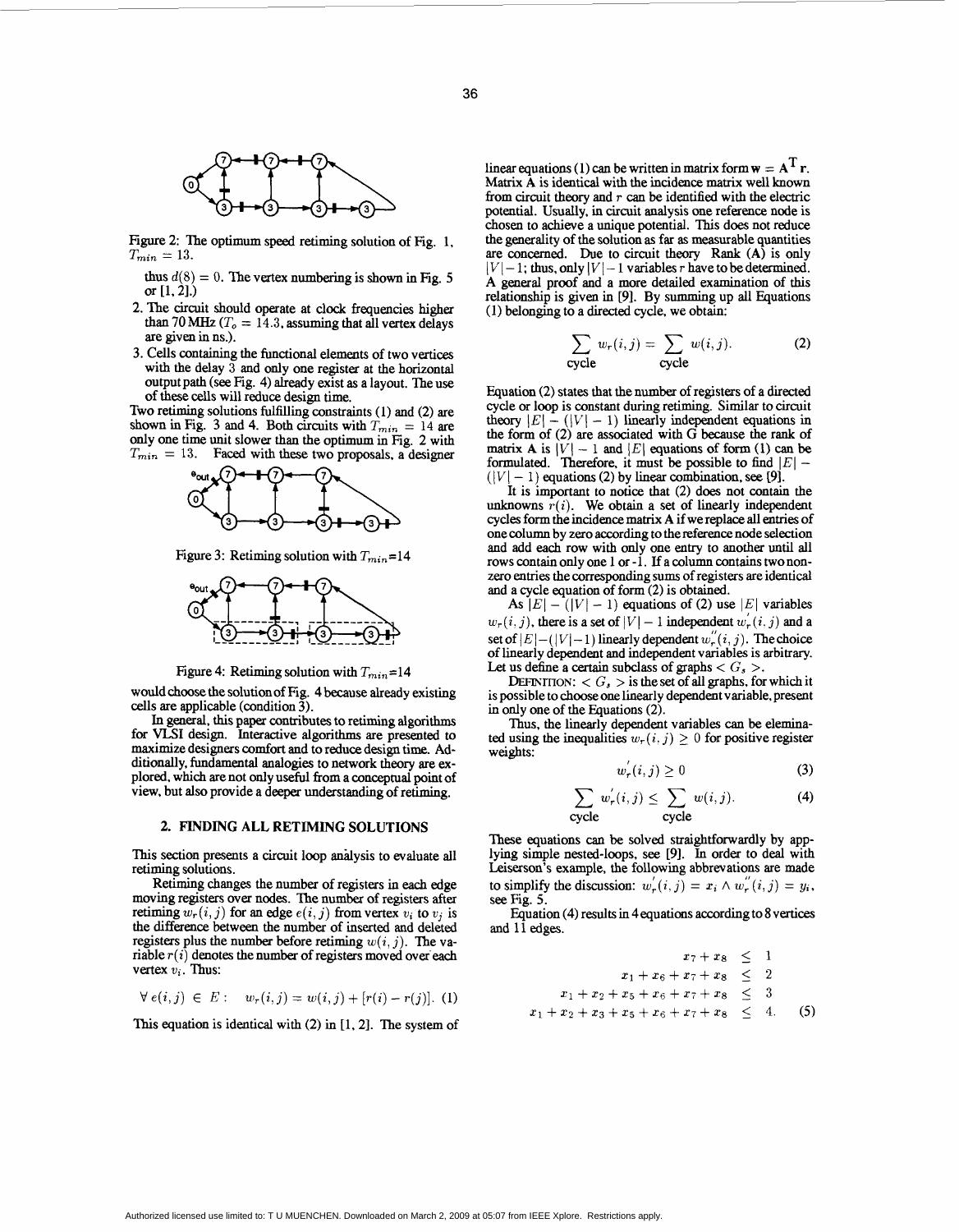

Figure 5: Linearly dependent variables  $y_i$  and independent variables  $x_i$ .

The evaluation of this system delivers 143 retiming solutions. As mentioned above, the linearly dependent variables  $y_i$  are determined by (2). For every  $\acute{G} \in < G_s$  > a directed tree can be found, see [9]. If G does not belong to  $\langle G_s \rangle$ . it is not possible to choose one linearly dependent  $w_r(i, j)$ for each of the equations in (2). Thus, the solution is more complicated because (2) has to be treated **as** a diophantine system.

# **3. CONSTRAINTS FOR RETIMING**

Section 2 presented a technique to evaluate all retiming solutions, but a designer will neither be interested in a complete solution set nor will computation time and hardware resour*ces* allow him to consider all of them. Due to the trade-off mentioned in the introduction, constraints reduce the **set** of solutions drastically. This section investigates how cons- traints like modularity, local interconnections and minimum clock frequency *can* be applied.

Generally, constraints *can* be divided into two groups, namely structural and timing constraints. Structural constraints only deal with the variables  $w_r(i, j)$ , whereas the timing constraint take also vertex delays  $d(i)$  into account.

A subset of the structural constraints results in a register number greater than or equal to an integer  $l(i, j)$  instead of  $w_r(i,j) \geq 0.$ 

$$
w_r(i,j) \ge l(i,j) \tag{6}
$$

The abbrevations  $W(m)$ ,  $L(m)$  and  $\tilde{W}(m)$  are used as follows:

$$
W(m) = \sum_{\text{cycle}} w(i,j) \qquad L(m) = \sum_{\text{cycle}} l(i,j)
$$

$$
\tilde{W}(m) = W(m) - L(m) \qquad (7)
$$

Obviously, a substitution  $\tilde{w}_r(i, j) = w_r(i, j) - l(i, j)$ does not change (4) in structure:

$$
\tilde{w}_r'(i,j) \ge 0 \tag{8}
$$

$$
\sum_{\text{cycle}} \tilde{w}_r'(i,j) \le \tilde{W}(m). \tag{9}
$$

If  $L(m)$  is close to  $W(m)$  we achieve a huge decline in the number of solutions because *W* has to be replaced by *W.* 

If structural constraints are too restrictive, then  $L(m)$ is greater than  $W(m)$ , (9) has a negative upper bound and there is no solution. If too few constraints are given an interactive algorithm proposes additional constraints, e.g. referring to an optimum solution found with algorithms of [1, 2]. The most important structural constraints are listed in the following paragraph.

## 3.1. Structural Constraints:

3.1.1. Local Data Communication. Broadcast data can be avoided by pipelining. A certain minimum number of registers  $l(i, j)$  is necessary for an edge  $e(i, j)$  representing a broadcast interconnection:

 $w_r(i, j) \ge l(i, j).$ 

3.1.2. Fixed Registers at Certain Places. Usually, a desi-

$$
x_7 = 1 \quad x_8 = 0 \quad x_i \ge 0 \quad x_5 = 3 - 2x_1 - 2x_2 - x_6
$$
  

$$
x_1 + x_2 > 1 \quad x_1 + x_6 < 1 \quad 2x_1 + 2x_2 + x_6 < 3 \tag{10}
$$

| $\wedge$ $(x_2 = y_4).$<br>its. | $w_r(i, j) \geq 1 \vee w_r(i, j) = 1.$<br>3. Modularity. Vertices of identical functions should<br>have the same surrounding register configuration. Thus,<br>the vertex and its registers can be implemented as one<br>unique cell. If edge $e(k, l)$ corresponds to edge $e(i, j)$<br>the number of unknows is reduced:<br>$w_r(i, j) = w_r(k, l).$<br>4. Load of the Clock Network. If we assume the ca-<br>pacitive load of the clock network being proportional<br>to the number of registers a maximum permissable<br>clock load can be introduced by:<br>$\sum w_r(i, j) \leq$ Maximum-Load.<br>nentioned in the introduction, two constraints are applied<br>e example circuit. These constraints can be formulated<br>nequalities. Firstly, a register should be transferred to<br>butput path, $x_7 \geq 1$ . Secondly, a modular design which<br>iders already existing cells can be formulated as: $(x_1 =$<br>$= 1$ $x_8 = 0$ $x_i \ge 0$ $x_5 = 3 - 2x_1 - 2x_2 - x_6$<br>$+x_2 \ge 1$ $x_1+x_6 \le 1$ $2x_1+2x_2+x_6 \le 3$ (10)<br>number of all retiming solutions under both constraints<br>given in Table 1.<br>Constraints<br>No Timing<br>Constraint<br>f > 70MHz<br>$\bar{T} < 14.3$<br>$f = 76.9MHz$<br>$T=13$<br>le 1: Number of retiming solutions under various cons-<br>The following abbrevations are used: $NC = \text{no structu-}$<br>constraint, Out = a register in the output path, $Mod =$ | incorporated registers are available: |     |     | For example, if registers at the data output path are<br>necessary, or if already existing cells or a library, with |  |  |
|---------------------------------|-------------------------------------------------------------------------------------------------------------------------------------------------------------------------------------------------------------------------------------------------------------------------------------------------------------------------------------------------------------------------------------------------------------------------------------------------------------------------------------------------------------------------------------------------------------------------------------------------------------------------------------------------------------------------------------------------------------------------------------------------------------------------------------------------------------------------------------------------------------------------------------------------------------------------------------------------------------------------------------------------------------------------------------------------------------------------------------------------------------------------------------------------------------------------------------------------------------------------------------------------------------------------------------------------------------------------------------------------------------------------------------------------------------------------------|---------------------------------------|-----|-----|---------------------------------------------------------------------------------------------------------------------|--|--|
|                                 |                                                                                                                                                                                                                                                                                                                                                                                                                                                                                                                                                                                                                                                                                                                                                                                                                                                                                                                                                                                                                                                                                                                                                                                                                                                                                                                                                                                                                               |                                       |     |     |                                                                                                                     |  |  |
|                                 |                                                                                                                                                                                                                                                                                                                                                                                                                                                                                                                                                                                                                                                                                                                                                                                                                                                                                                                                                                                                                                                                                                                                                                                                                                                                                                                                                                                                                               |                                       |     |     |                                                                                                                     |  |  |
|                                 |                                                                                                                                                                                                                                                                                                                                                                                                                                                                                                                                                                                                                                                                                                                                                                                                                                                                                                                                                                                                                                                                                                                                                                                                                                                                                                                                                                                                                               |                                       |     |     |                                                                                                                     |  |  |
|                                 |                                                                                                                                                                                                                                                                                                                                                                                                                                                                                                                                                                                                                                                                                                                                                                                                                                                                                                                                                                                                                                                                                                                                                                                                                                                                                                                                                                                                                               |                                       |     |     |                                                                                                                     |  |  |
|                                 |                                                                                                                                                                                                                                                                                                                                                                                                                                                                                                                                                                                                                                                                                                                                                                                                                                                                                                                                                                                                                                                                                                                                                                                                                                                                                                                                                                                                                               |                                       |     |     |                                                                                                                     |  |  |
|                                 |                                                                                                                                                                                                                                                                                                                                                                                                                                                                                                                                                                                                                                                                                                                                                                                                                                                                                                                                                                                                                                                                                                                                                                                                                                                                                                                                                                                                                               |                                       |     |     |                                                                                                                     |  |  |
|                                 |                                                                                                                                                                                                                                                                                                                                                                                                                                                                                                                                                                                                                                                                                                                                                                                                                                                                                                                                                                                                                                                                                                                                                                                                                                                                                                                                                                                                                               |                                       |     |     |                                                                                                                     |  |  |
|                                 |                                                                                                                                                                                                                                                                                                                                                                                                                                                                                                                                                                                                                                                                                                                                                                                                                                                                                                                                                                                                                                                                                                                                                                                                                                                                                                                                                                                                                               |                                       |     |     |                                                                                                                     |  |  |
|                                 |                                                                                                                                                                                                                                                                                                                                                                                                                                                                                                                                                                                                                                                                                                                                                                                                                                                                                                                                                                                                                                                                                                                                                                                                                                                                                                                                                                                                                               | NC.                                   | Out | Mod | Mod &<br>Out                                                                                                        |  |  |
|                                 |                                                                                                                                                                                                                                                                                                                                                                                                                                                                                                                                                                                                                                                                                                                                                                                                                                                                                                                                                                                                                                                                                                                                                                                                                                                                                                                                                                                                                               | 143                                   | 30  | 14  | 3                                                                                                                   |  |  |
|                                 |                                                                                                                                                                                                                                                                                                                                                                                                                                                                                                                                                                                                                                                                                                                                                                                                                                                                                                                                                                                                                                                                                                                                                                                                                                                                                                                                                                                                                               | 51                                    | 7   | 6   | 1                                                                                                                   |  |  |
|                                 |                                                                                                                                                                                                                                                                                                                                                                                                                                                                                                                                                                                                                                                                                                                                                                                                                                                                                                                                                                                                                                                                                                                                                                                                                                                                                                                                                                                                                               | 4                                     | 0   | 2   | 0                                                                                                                   |  |  |
| lularity.                       |                                                                                                                                                                                                                                                                                                                                                                                                                                                                                                                                                                                                                                                                                                                                                                                                                                                                                                                                                                                                                                                                                                                                                                                                                                                                                                                                                                                                                               |                                       |     |     |                                                                                                                     |  |  |

Table 1: **Number** of retiming solutions under various **cons**traints.

The following abbrevations are **used:** NC = *go* structural constraint, Out = a register in the output path,  $Mod =$ modularity.